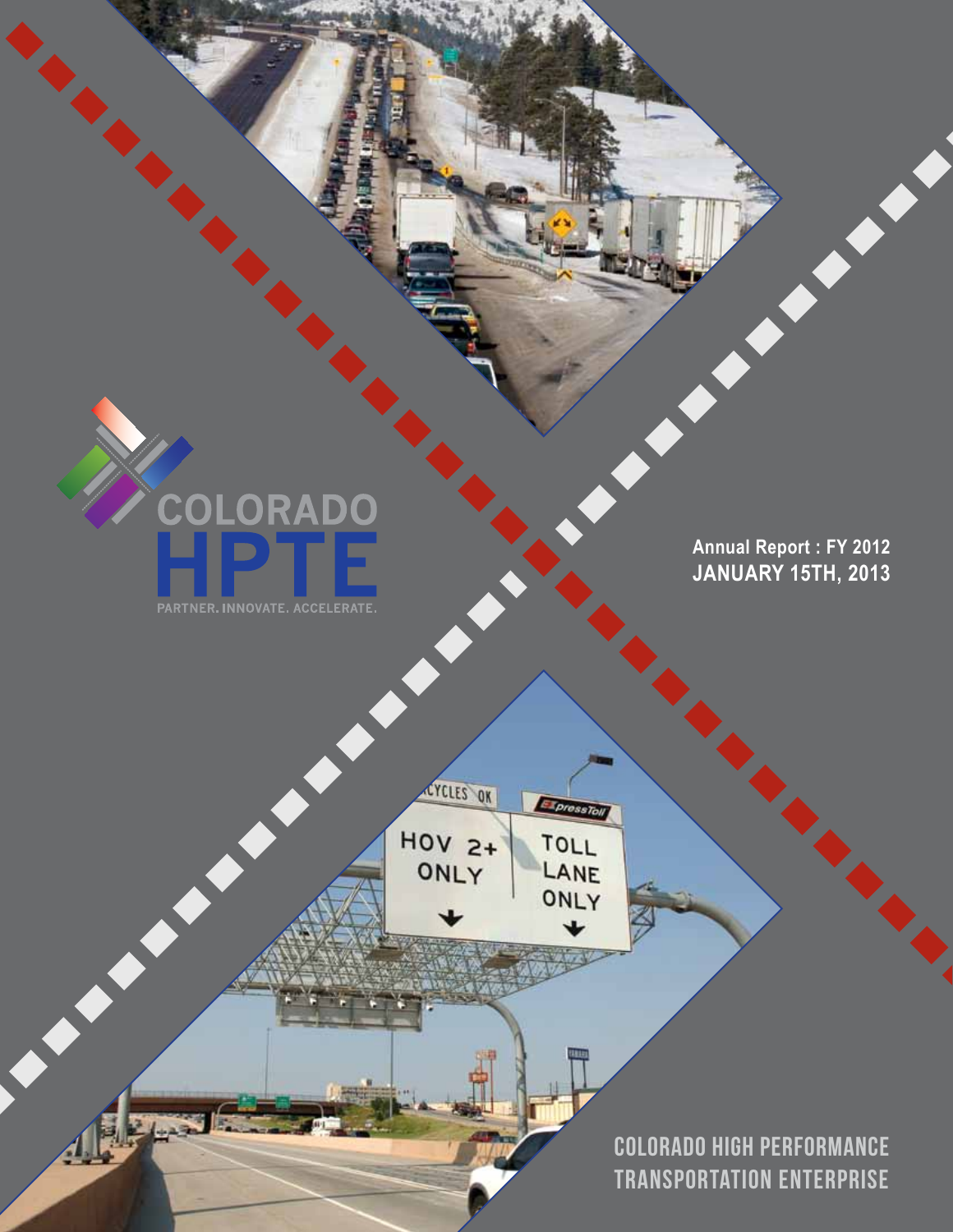# **TABLE OF CONTENTS**



# Colorado High Performance Transportation Enterprise

Seeking out opportunities for innovative finance and delivery of surface transportation infrastructure projects in Colorado.

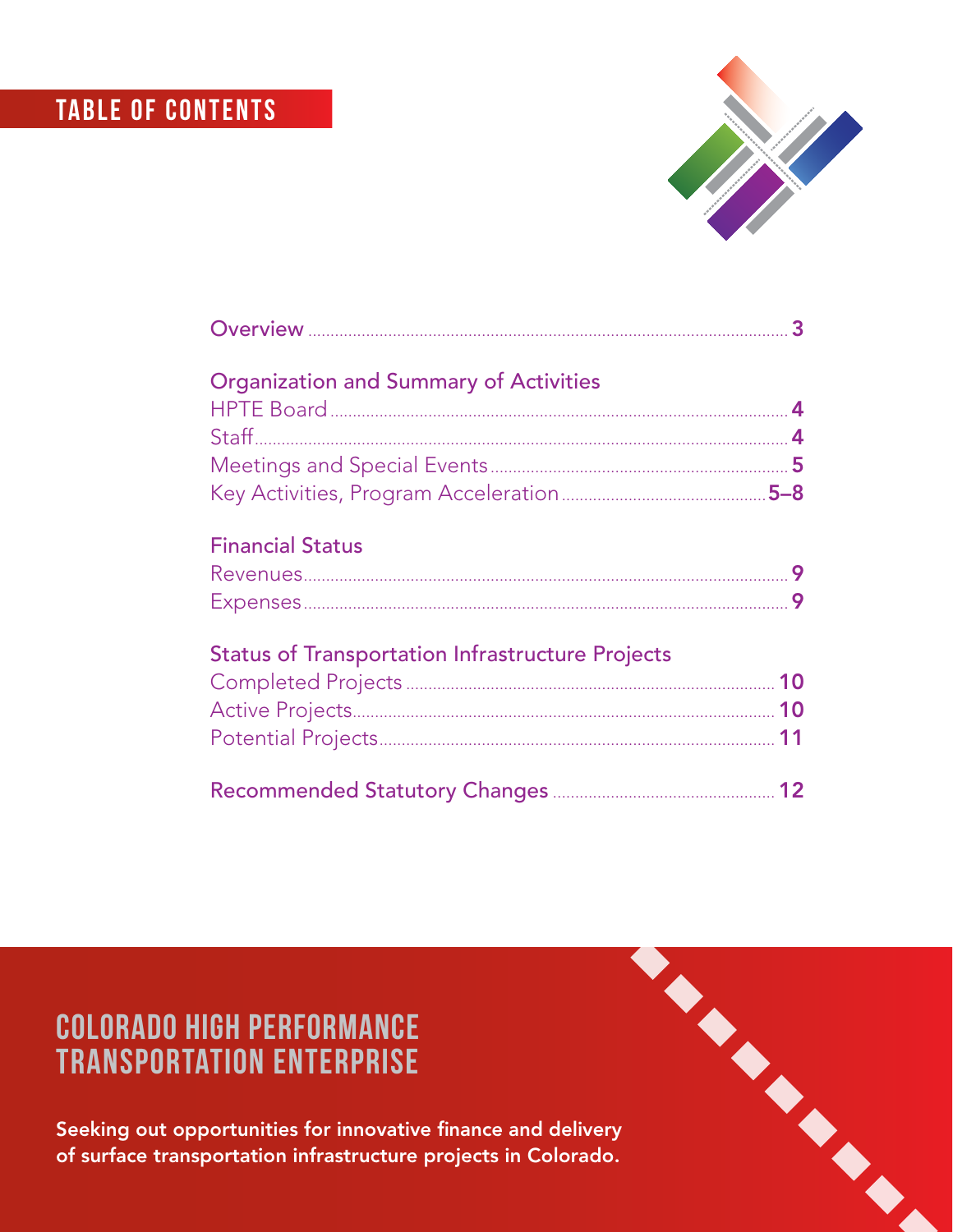#### **OVERVIEW**

The Funding Enhancement for Surface Transportation and Economic Recovery Act (S. B. 90-108), otherwise known as **FASTER**, created the High Performance Transportation Enterprise (HPTE) as a government-owned business within the Colorado Department of Transportation (CDOT).

The HPTE has the responsibility to seek out, in partnership with local agencies, communities, and private industry, opportunities for innovative and efficient means of financing and delivering important surface transportation infrastructure projects in the State. It has the power, among others, to impose tolls and other user fees, to issue revenue bonds secured by those fees and to enter into contracts with public and private entities to facilitate public-private partnerships (P3's). The law also introduced a new governance structure, creating an HPTE Board of Directors which includes a mix of State Transportation Commissioners and external stakeholders appointed by the Governor to make it better able to pursue P3's and other creative financing mechanisms. The HPTE is an "enterprise" for purposes of section 20 of Article X of the State Constitution so long as it retains the authority to issue revenue bonds and receives less than 10 percent of its total revenues in grants from the State and local governments.

3 HPTE FY 2012 Annual Report FASTER requires that the HPTE issue a report of its activities for the previous year to the Legislature by February 15, 2013—with the report posted to the HPTE website no later than January 15, 2013. This report fulfills that requirement and can be found at www.coloradohpte.com.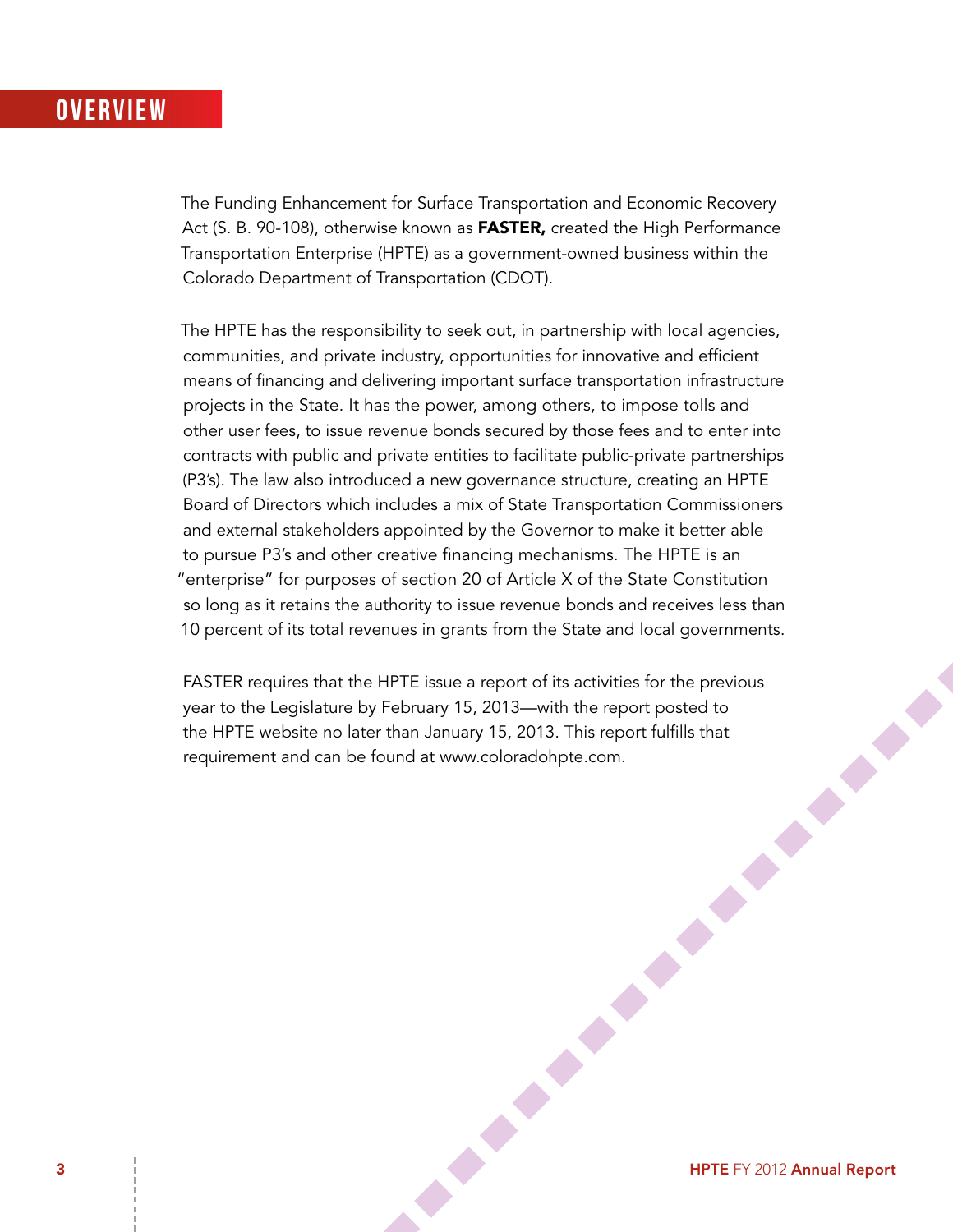### ORGANIZATION AND SUMMARY OF ACTIVITIES

#### HPTE BOARD

The HPTE Board consists of three members of the Transportation Commission and four external members who are appointed by the Governor from each of the following geographic areas:

- The Denver Metropolitan area
- The North Front Range Metropolitan Planning Organization (MPO) area
- The Pikes Peak Council of Governments MPO area
- The I-70 Mountain Corridor area

In September, three of the four Board of Directors members who are appointed by the Governor were reappointed by Executive Order with fixed terms of service, and the Board amended the Bylaws to reflect this. In December, the fourth appointment was made to fill a vacant seat.

| <b>HPTE</b>                    | <b>Name</b>               | <b>Area Representing</b>                         | <b>Term Expires</b>   |
|--------------------------------|---------------------------|--------------------------------------------------|-----------------------|
| <b>BOARD</b><br><b>MEMBERS</b> | Trey Rogers, Chair        | <b>Transportation Commissioner</b><br>District 1 | At pleasure of the TC |
|                                | Kathy Gilliland           | <b>Transportation Commissioner</b><br>District 4 | At pleasure of the TC |
|                                | Doug Aden                 | <b>Transportation Commissioner</b><br>District 7 | At pleasure of the TC |
|                                | <b>Charlotte Robinson</b> | Denver Metropolitan Area                         | $10 - 01 - 13$        |
|                                | Don Marostica             | North Front Range MPO Area                       | $10 - 01 - 15$        |
|                                | Dan Cleveland             | Pikes Peak MPO Area                              | $10 - 01 - 13$        |
|                                | Tim Gagen,<br>Vice-Chair  | I-70 Mountain Corridor Area                      | $10 - 01 - 15$        |

**STAFF** Michael L. Cheroutes was selected as Director of the HPTE in August 2010. HPTE has three other full-time staff members: Executive Assistant Jane Hickey, who also serves as Secretary to the Board of Directors, and HPTE Specialists Kari Grant and Nicholas Farber, who are responsible for project management, internal and external stakeholder development, and communications, among other functions. Part-time CDOT staff to the HPTE are accountant Kay Hruska and budget analyst Julie Becker. Additional support is provided by other CDOT employees, with time billed to the HPTE cost center, and by outside consultants as necessary to the HPTE mission. All expenditures are tracked independently from CDOT expenses to maintain a clear separation of the two organizations.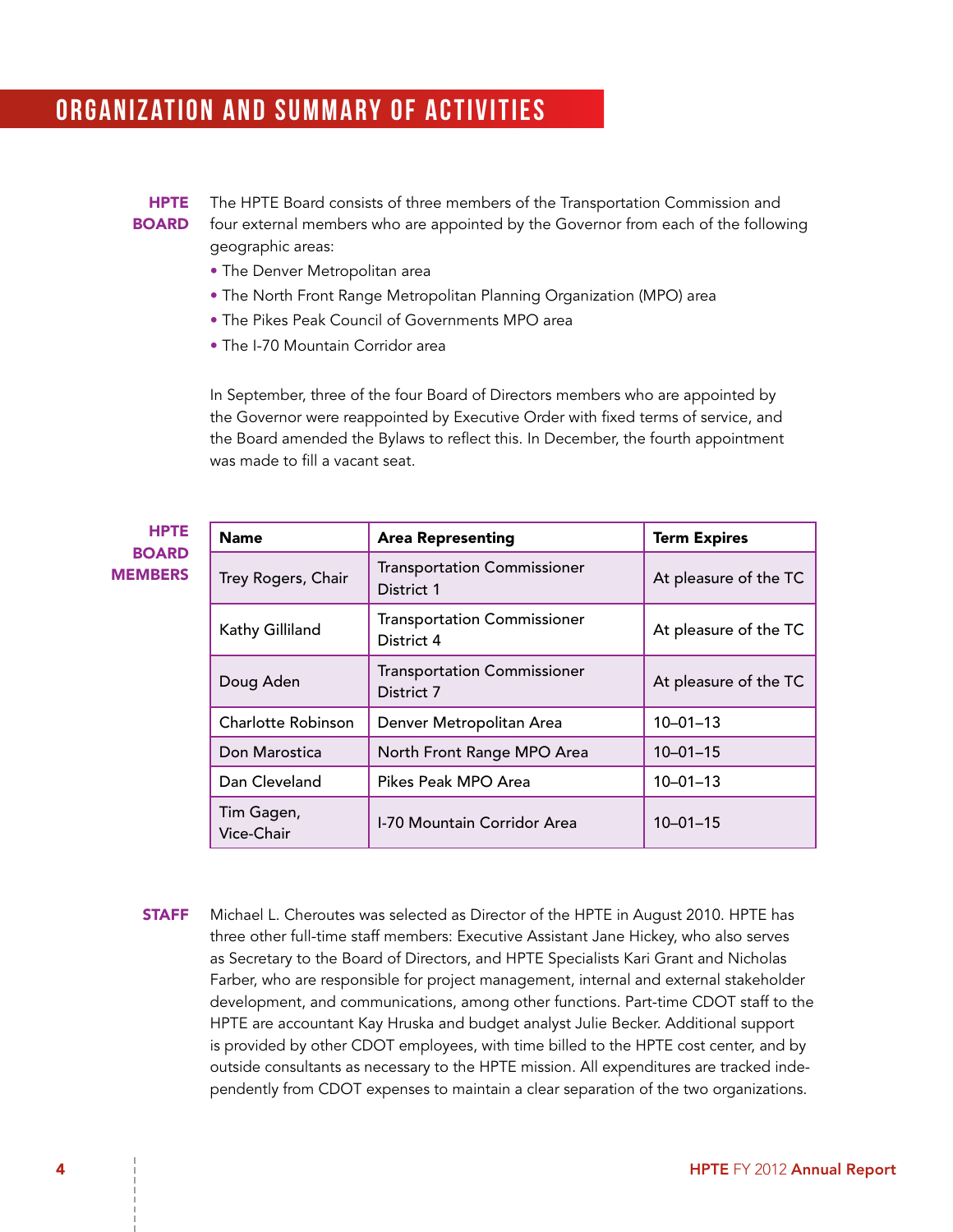### ORGANIZATION AND SUMMARY OF ACTIVITIES

#### Meetings and Special Events

In 2012, the HPTE Board of Directors met 12 times in regular session, and once in special session.

#### Meeting Dates Type

| weeting Bates and the company of the state of the state of the state of the state of the state of the state of |  |
|----------------------------------------------------------------------------------------------------------------|--|
|                                                                                                                |  |
|                                                                                                                |  |
|                                                                                                                |  |
|                                                                                                                |  |
|                                                                                                                |  |
|                                                                                                                |  |
|                                                                                                                |  |
|                                                                                                                |  |
| August 15, 2012 ………………………………… Regular                                                                          |  |
|                                                                                                                |  |
|                                                                                                                |  |
|                                                                                                                |  |
|                                                                                                                |  |

#### KEY ACTIVITIES The key activities of the HPTE in 2012 include the following:

Program Development: Throughout the year, HPTE and CDOT worked together to clarify their respective roles and responsibilities in the delivery of surface transportation projects. HPTE and CDOT have identified the need to develop an operational agreement, in the form of a Memorandum of Understanding (MOU), to coordinate the planning, delivery and oversight of major projects. HPTE has contracted with HNTB (who helped develop the HPTE Strategic Plan in 2010) to assist with this endeavor. It is anticipated that the Operations MOU will be finalized at the end of June, 2013.

Some or .<br>
Some or .<br>
Some of the FY 2012 Annual Report<br>
Simple FY 2012 Annual Report In September, key staff from HPTE and CDOT travelled to the Commonwealth of Virginia to meet with the Office of Transportation Public Private Partnerships in a peer-to-peer exchange. The day-long discussion covered DOT and P3 organizational issues, maintenance, operations and construction issues, and other lessons learned. Some of these findings are being incorporated into the Operations MOU.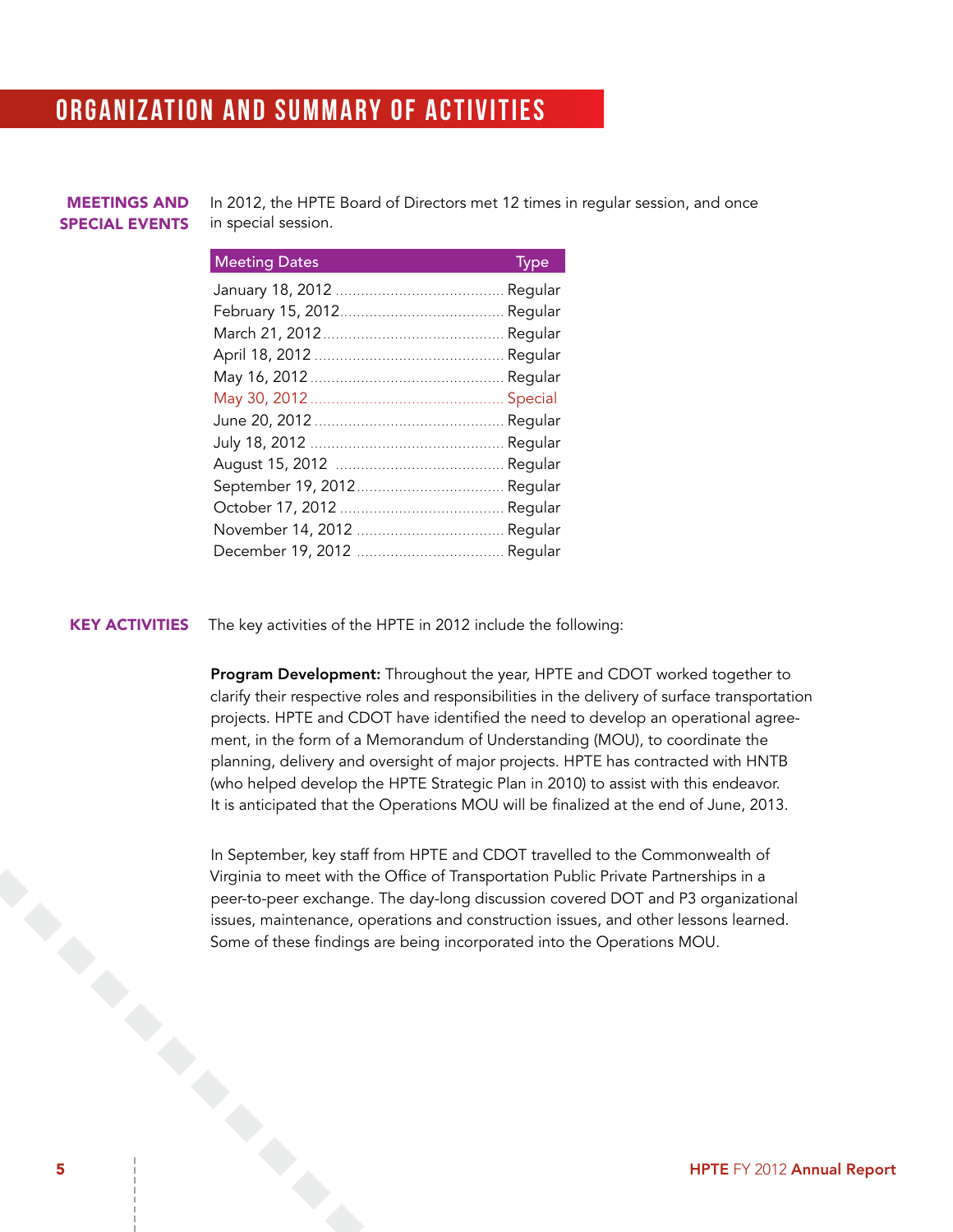### Summary of KEY Activities

US 36 Public Private Partnership (P3) Procurement: HPTE continues its efforts to procure a P3 toll concession project for Phase 2 of the US 36 Bus Rapid Transit/ Managed Lanes project. In February, 2012, the HPTE Board of Directors authorized the P3 Concession model and the release of a Request for Qualifications (RFQ) to the industry. A shortlist of three proposing teams was selected in May, 2012. HPTE, with the assistance of its advisors and consultants, developed a draft Request for Proposals (RFP) and initiated three rounds of one-on-one meetings with the proposing teams in order to advance to a Final RFP. The Final RFP was released on December 14, 2012, and proposals are due on March 1, 2013. A preferred proposer will be selected on April 5, 2013, with financial close in the fall of 2013. The chosen Concessionaire will design, build and finance and operate and maintain the US 36 facility (including the I-25 Express Lanes) in a 50-year operating agreement.

In December, HPTE was granted a \$100 million allocation of private activity bonds (PABs). This allocation is a capital source for construction of the Phase 2 project. HPTE will issue the bonds, which will be paid for by the Concessionaire with toll revenues.

TIFIA Loans: HPTE and CDOT continue to monitor the use and reporting of the \$54 million Transportation Infrastructure Finance and Innovation Act (TIFIA) loan awarded by the US DOT in 2011 for Phase 1 of the US 36 project. In May, the TIFIA lender invited HPTE to apply for another loan for Phase 2, which loan application will be undertaken by the Concessionaire. Relating to this lending activity, in August Fitch Ratings released its Annual Surveillance Review of Private Rating of the Phase 1 TIFIA loan, affirming the favorable BBB- rating and stable outlook.

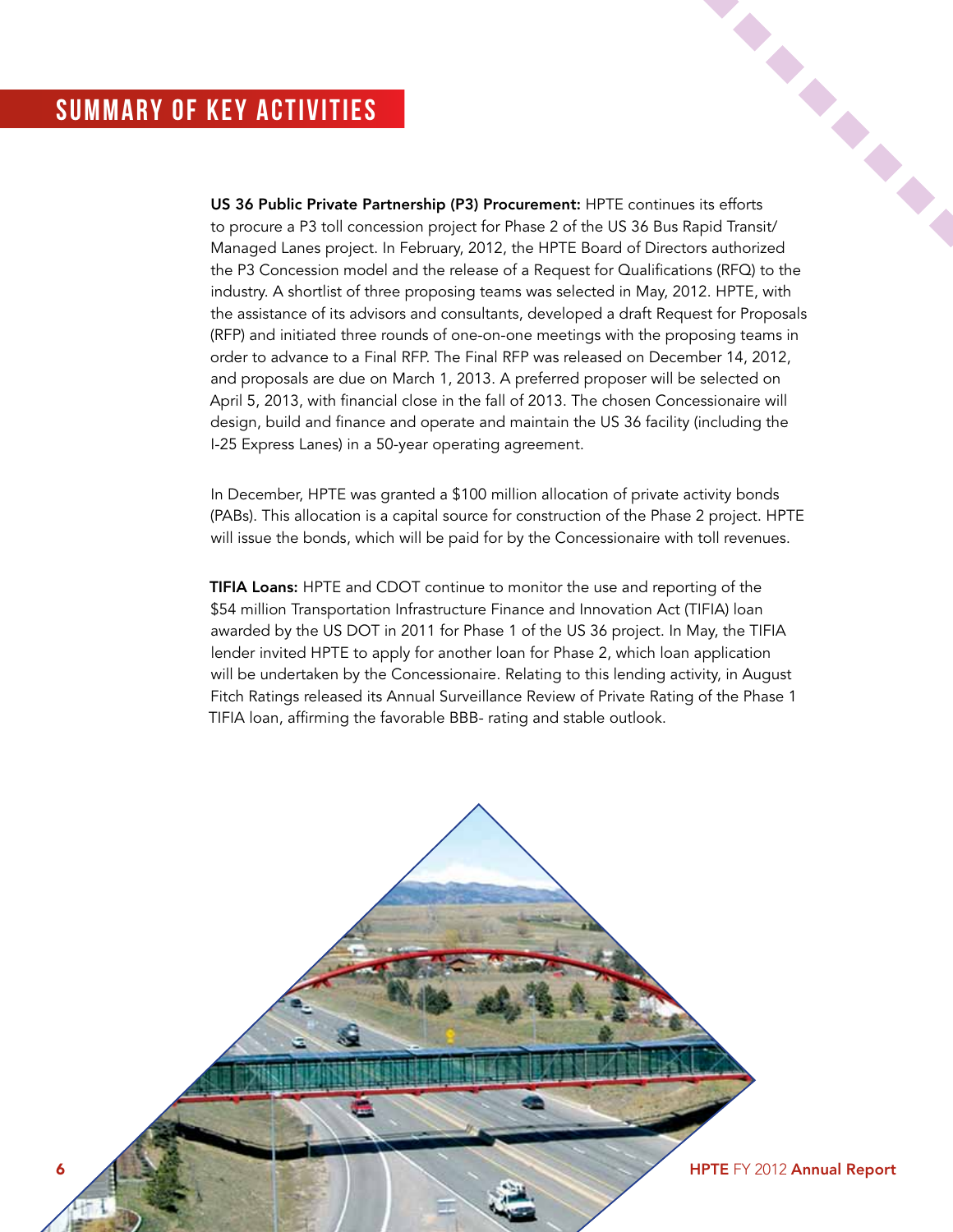### Summary of KEY Activities

HPTE Rule Making: HPTE has embarked on a formal rule making process, whereby adopted toll enforcement and adjudication policies take the effect of law. In August, the Board approved updated policies that conform to the policies of E-470, which provides toll enforcement and adjudication services for HPTE. In September, CDOT's Rule Administrator provided public notice that HPTE is engaging in the rule making process, with the opening of rules in December. A public rule making hearing will be conducted by the Board in February.

HOV Policy Change: In May, the Board began discussing the eventuality of shifting to an HOV 3+ policy on tolled managed lanes. Feedback from FHWA, credit rating agencies and the industry indicates that an HOV 3+ policy will have a positive impact on the viability of the US 36 project, and future tolled managed lanes such as the I-25 North interim project. Preliminary analysis indicated an HOV 3+ policy will have minimal impact on congestion in the general purpose lanes, and significantly reduce the subsidy needed to initially finance tolled managed lanes projects and support the long term financial sustainability of these projects. In September, HPTE submitted a Long Range Plan amendment to the Denver Regional Council of Governments (DRCOG) to support the policy change for US 36.

The HOV 3+ policy will be triggered by a "change event" relating to defined transit delays, degradation of average vehicle speed in the managed lanes, or HOV 2+ vehicle volumes exceeding a defined number of "passenger car equivalents" in peak periods. This triggering of HOV 3+ on any tolled managed lanes facility will then also become policy on all other such facilities.

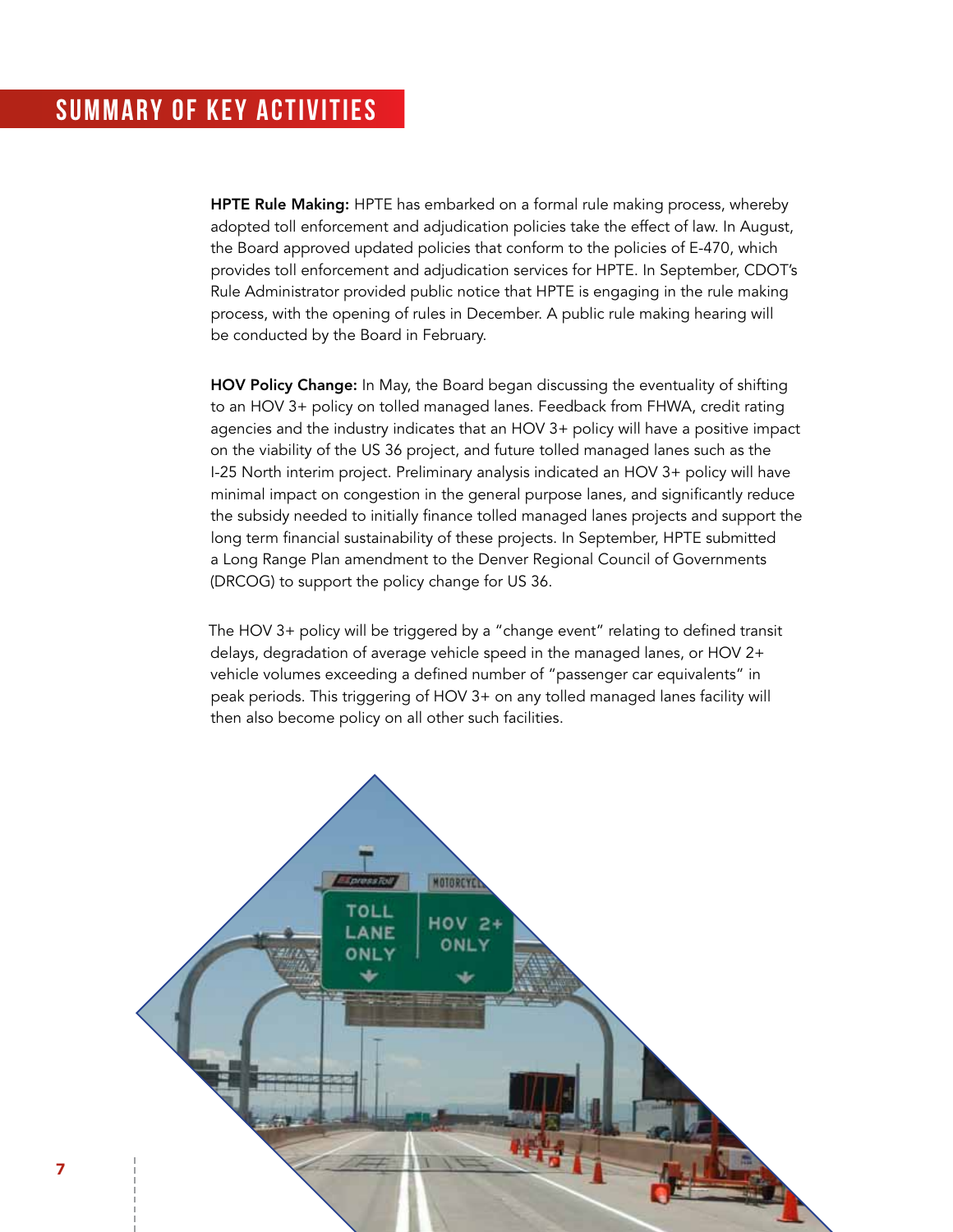### Summary of KEY Activities

HPTE Budget Development: The US 36 P3 procurement is heavily front-end weighted with consulting costs to determine a financing delivery method and provide procurement templates for future transactions. In response to this, budget modifications have been implemented and HPTE is invoicing the regional business offices for fees for HPTE services related to developing P3 projects. The proposed FY 2013 Operating Fund and Special Revenue Fund budgets are based closely on prior fiscal year expenditures.

Marketing, Outreach and Communications: An element of the HPTE's business plan is to market Colorado transportation projects to the P3 industry. The HPTE Director and others on staff made a number of presentations about the HPTE and potential projects in the state, including the Annual Transportation Research Board meeting in Washington DC, and the 4th North American Strategic Infra Leadership Forum in Denver.

Communication and marketing of the HPTE have also been accomplished through peer-to-peer interactions with other departments of transportation, and through the P3 procurement process. This year, HPTE staff attended the Annual IBTTA Meeting and Conference in Orlando, resulting in many new contacts within the industry.

Tolling Administration and Supervision: HPTE continues to work with Region 6 staff to manage operations of the I-25 Express Lanes. The quarterly performance reports, an outstanding safety record, reliable trip times and stable revenues are the primary deliverables from this collaboration. In June, Region 6 and HPTE jointly produced "I-25 HOV/Tolled Express Trends, 2006 to Present," a presentation and special report to the Board of Directors. This analysis looked at the historic performance of the Express Lanes, clarifying how the system will likely perform in the future.

8 HPTE FY 2012 Annual Report In an effort to provide better customer service and improve business as a whole, last spring E-470 decided to change its license plate toll (LPT) billing process. Because E-470 provides toll collection services to HPTE, the HPTE was closely involved in the redesign of this process. The new billing system is easier to understand, and substantially reduces fees and fines for drivers who attempt to evade their tolls. The new process rolled out in September, and appears to be accomplishing its goals.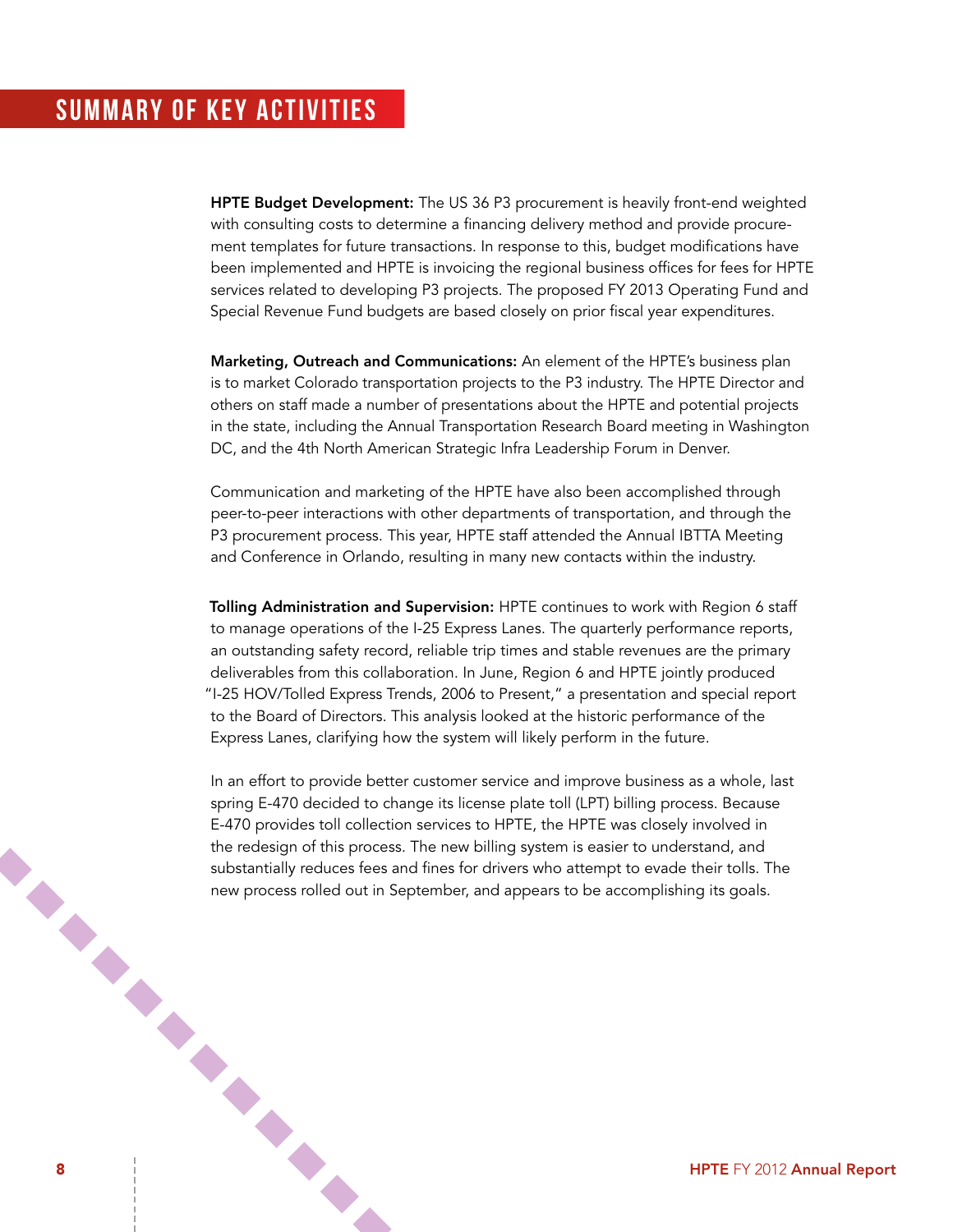### **FINANCIAL STATUS**

#### Revenues and **EXPENDITURES**

The principal revenues of the HPTE are currently derived from the I-25 Express Lanes. Administrative and operating costs are paid using a combination of federal grants, fees for services, loans from the Transportation Commission and other miscellaneous sources. Revenues and expenditures relating to the I-25 Express Lanes are accounted for separately under an intergovernmental agreement with the Regional Transportation District (RTD), the transit sponsor of those lanes. Revenues and expenses of the HPTE are accounted for on a fiscal year basis and are presented below.

For FY 2012, total unaudited HPTE revenues were \$3.76 million, up from \$3.45 million in FY 2011. In addition, HPTE carried over approximately \$4.80 million from the I-25 special fund and \$905,552 from the operating fund from the previous year.

Total unaudited HPTE expenditures in FY 2012 were \$8.55 million, up from \$3.79 million in FY 2011. This increase in expenditures is due to increased activity on the US 36 Corridor including fees for the ratings agency, and use of outside financial, legal and engineering advisors. The expenditures are broken down as follows:

| FY 2012 I-25 Express Lanes Expenses                                                                                             | <b>Expenditures</b> |
|---------------------------------------------------------------------------------------------------------------------------------|---------------------|
| Operation Support-Back Office, Maintenance Tech (provided by<br>E-470 Public Highway Authority pursuant to agreement with HPTE) | \$353,955           |
| Colorado State Patrol-Enforcement                                                                                               | \$68,334            |
| <b>Contracted Maintenance</b>                                                                                                   | \$334,482           |
| IBTTA Dues (25% of total)                                                                                                       | \$908               |
| <b>CDOT/HPTE Staff Costs</b>                                                                                                    | \$10,053            |
| <b>TC Loan Repayment</b>                                                                                                        | \$0                 |
| <b>CDOT Region 6 Maintenance Costs</b>                                                                                          | \$80,892            |
| <b>Total Expenditures</b>                                                                                                       | \$848,624           |

| FY 2012 Administrative HPTE Expenses                  | <b>Expenditures</b> |
|-------------------------------------------------------|---------------------|
| Consultants                                           | \$1,697,148         |
| <b>Rating Expenses</b>                                | \$75,000            |
| IBTTA Dues (75% of total), Meetings, Travel and Misc. | \$2,724             |
| <b>CDOT/HPTE Staff Costs</b>                          | \$412,335           |
| <b>Total Expenditures</b>                             | \$2,187,207         |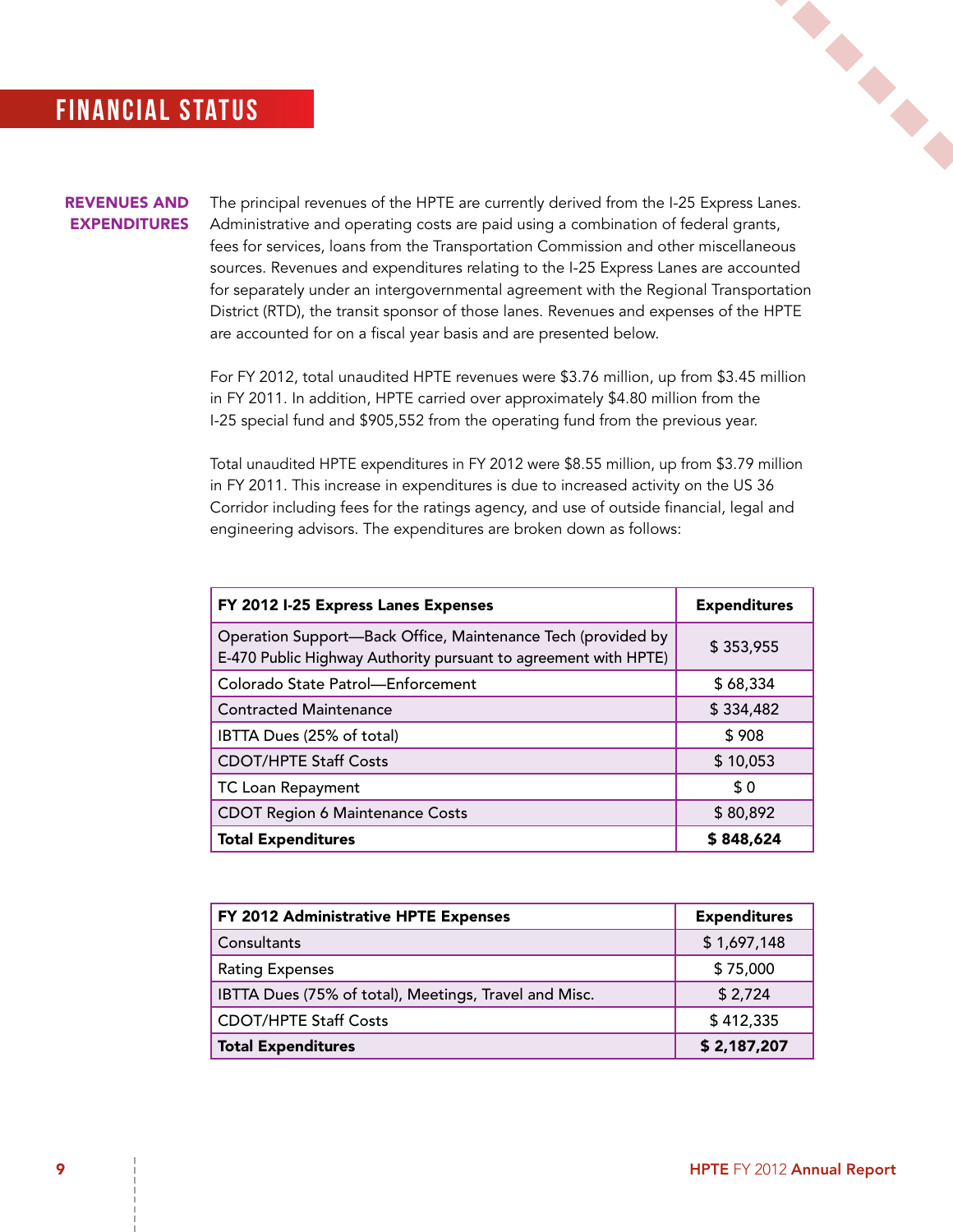### STATUS OF TRANSPORTATION INFRASTRUCTURE PROJECTS

#### **COMPLETED PROJECTS**

**I-25:** The tolled Express Lanes in the I-25 HOV lanes opened in June of 2006, marking the first time solo drivers could legally access existing HOV lanes by paying a toll. The I-25 Express Lanes, also known as high occupancy toll (HOT) lanes, extend along a seven-mile section of I-25 between downtown Denver and US 36. Carpools, buses, hybrid vehicles with permits and motorcycles continue to use the lanes toll-free. In March 2012, HPTE implemented a 25% surcharge on license plate tolls to encourage the use of EXpressToll accounts.

#### **ACTIVE PROJECTS**

US 36 Phase 1: The first phase of the US 36 Bus Rapid Transit/Managed Lanes Project broke ground in July, 2012. Managed by CDOT under a Design-Build (DB) delivery, the \$312 million project will reconstruct and widen 10 miles of US 36 between Federal Boulevard and 88th Street in Louisville. The expansion will accommodate one High Occupancy Vehicle/tolled Express Lane in each direction. The project leveraged federal, state and RTD funds, including a \$54 million Transportation Infrastructure Finance and Innovation Act (TIFIA) loan and a \$10 million Transportation Investment Generating Economic Recovery (TIGER) grant. Design will be completed the first quarter of 2013, and the facility will open for revenue in December, 2014.

**I-25 North:** Design is under way for the extension of managed lanes on I-25 from US 36 to 120th Avenue. This six mile segment will maximize the use of the existing highway infrastructure to expand the capacity of I-25 by utilizing the inside shoulder of the road, creating one managed lane in each direction. In addition, the project will resurface the existing general purpose lanes. The managed lanes will accommodate HOV's and RTD Express buses for free, and SOV's who will pay a toll. The award of a \$15 million TIGER grant accelerated the delivery of this \$44 million project. The project is managed by CDOT as a traditional DB delivery. Construction will begin in the summer of 2013 and the facility will open mid-2015.

US 36 Phase 2: The second phase of the US 36 project is currently in a procurement for a public-private partnership under a Concession Agreement delivery. This segment is 8 miles, from 88th Street in Louisville to Table Mesa/Foothills in Boulder, and will extend the features of Phase 1. Proposals from the proposing teams are due on March 1, 2013 and a preferred proposer will be selected on April 5, 2013. The Concessionaire will finance, design and construct Phase 2, and then operate and maintain Phase 1, Phase 2 and the existing I-25 Express Lanes in central Denver under a 50-year agreement. Funding sources include state, local and RTD dollars. The amount of Concessionaire equity and debt and the application of a TIFIA loan are still to be determined at this time. It is expected that the Phase 2 facility will be open in late 2015.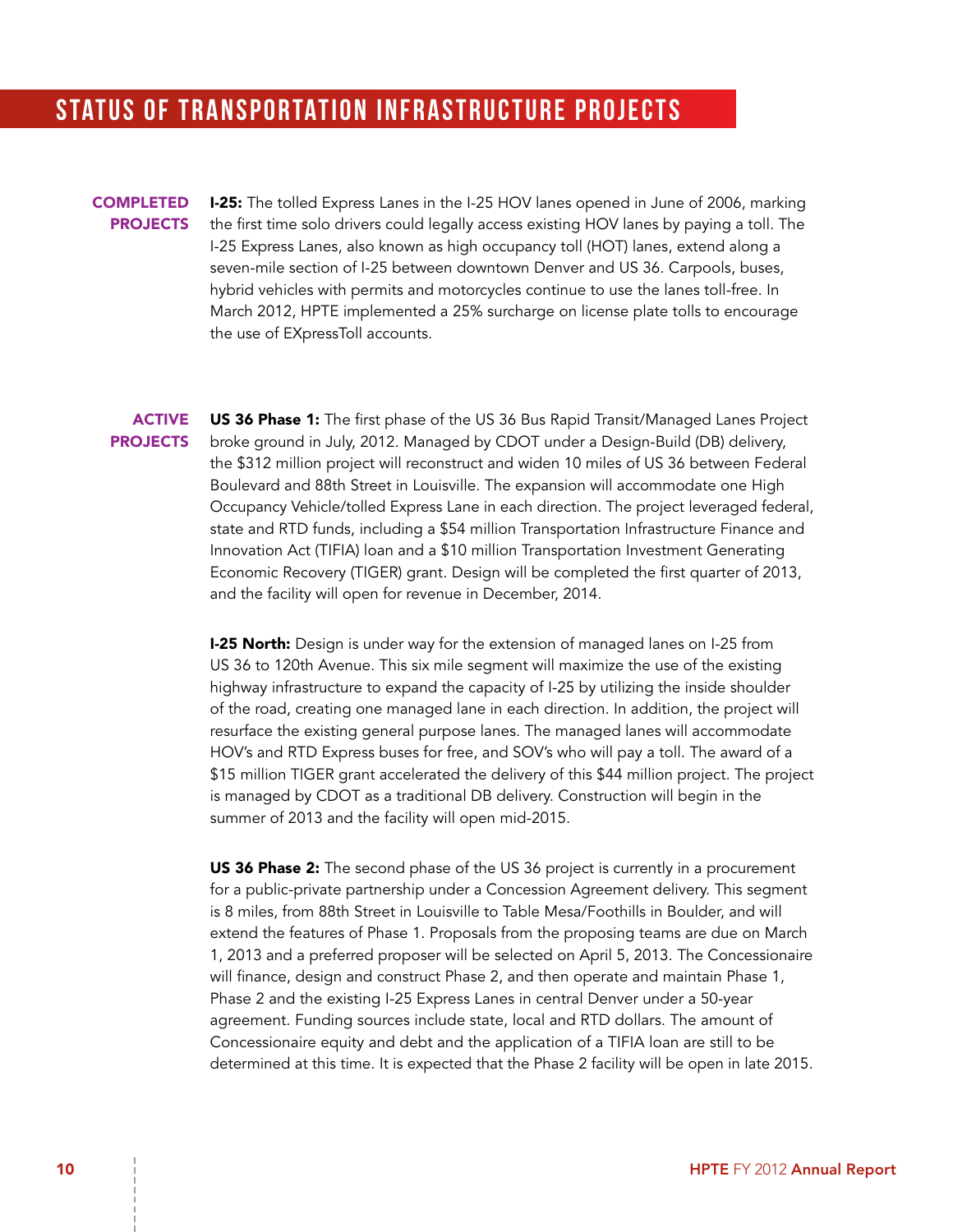### STATUS OF TRANSPORTATION INFRASTRUCTURE PROJECTS

#### **POTENTIAL PROJECTS**

Among other projects, HPTE is actively involved in the development of the following:

C-470: The C-470 Coalition, consisting of elected and appointed officials in the affected area of the roadway, supported by a staff technical working group, has identified a technical interim solution for the segment of road from I-25 to Kipling. The interim solution features an additional lane in each direction and auxiliary lanes to accommodate safe merging and exiting. The estimated cost for these improvements is \$230 million. The Coalition is set to consider three potential funding scenarios in the first quarter of 2013. Option A features one express lane in each direction that would be tolled. Option B is to toll all three lanes in each direction on C-470, and Option C would be three general purpose lanes in each direction to be funded through local taxes or fees. Funding could also come from multiple sources in the form of a hybrid solution. An extensive public outreach campaign was conducted from August to December in 2012. Depending on the funding solution identified by the Coalition, roadway improvements could come as soon as 2017, or as late as 2020.

**I-70 East:** HPTE is working closely with CDOT on the I-70 East Project, and is procuring capital finance planning and financial advisory services in support of the reconstruction 12.5 miles of the I-70 corridor from I-25 to Tower Road. The selected contractor will assist in the development and implementation of a capital finance plan to fund the Project. The overall Project is expected to cost \$1.5 billion or higher. The environmental process is currently expected to produce a Supplemental Environmental Impact Statement during the late summer or early fall of 2013.

North I-25 Corridor: HPTE is working closely with CDOT as it develops plans for Phase 1 projects in the Corridor from Broomfield to Fort Collins. The Record of Decision for the project specifies continuous managed lanes throughout the Corridor. During Phase 1 planning, the project team is discussing future phases and potential funding opportunities, and various possible phasing scenarios so improvements are implemented in a way that is consistent with the long range vision for the Corridor.

the .<br>
Airport. The ICD .<br>
Under examination are high ...<br>
and travel demand and ridership. Both s...<br>
October, 2013.<br>
11 HPTE FY 2012 Annual Report **Division of Transit and Rail Projects:** HPTE is providing staff support to the Advanced Guideway System (AGS) Feasibility Study and the Interregional Connectivity Study (ICS). The AGS will evaluate technology, alignment and funding/financing options to determine the feasibility of a high-speed transit system for the 120 mile segment of the I-70 Mountain Corridor from C-470 in Jefferson County to Eagle County Regional Airport. The ICS is examining high-speed rail connectivity from Fort Collins to Pueblo. Under examination are high speed technologies, alignments, financial/funding options and travel demand and ridership. Both studies are expected to be concluded in October, 2013.